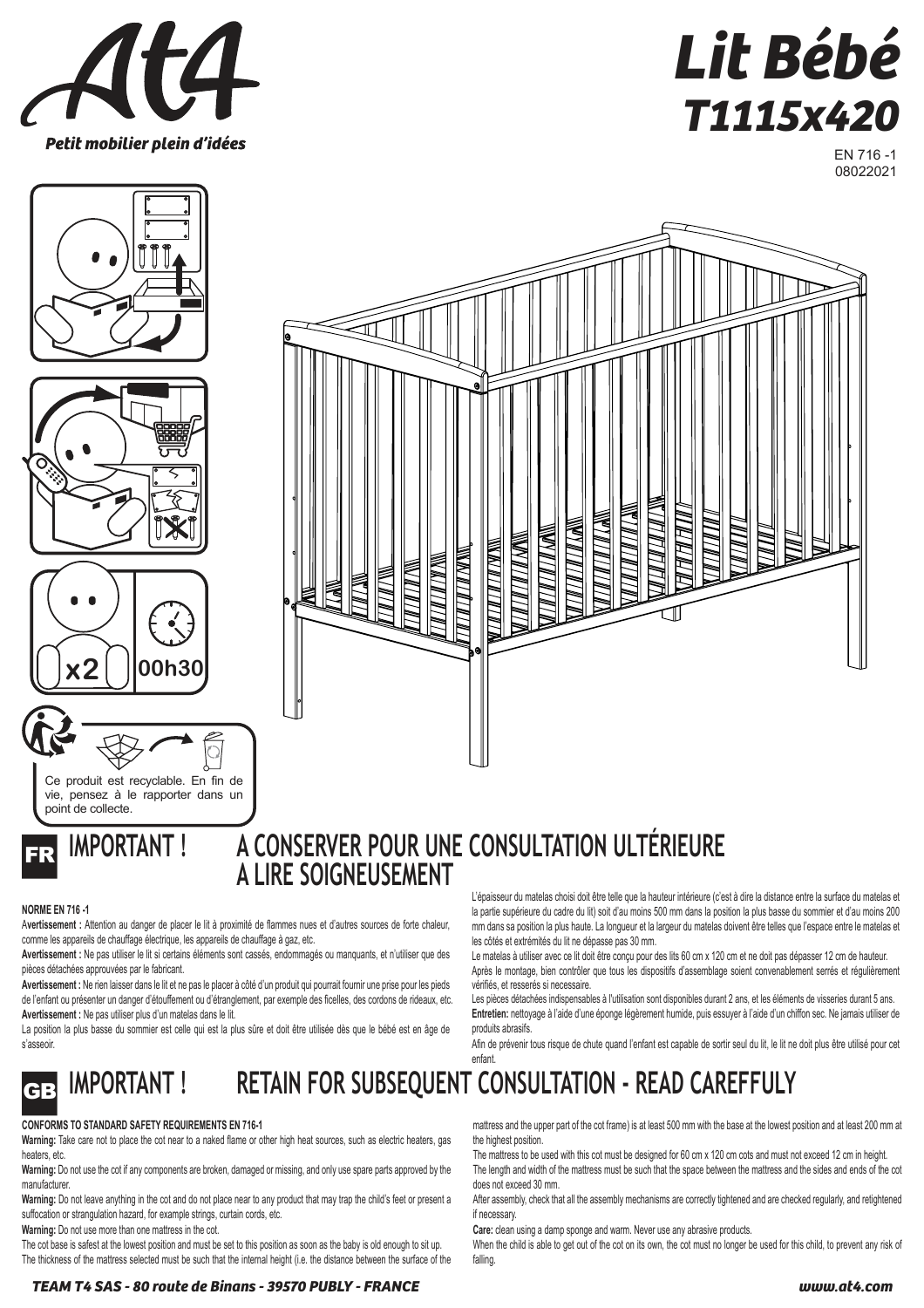### DE **WICHTIG ! ZUM SPÄTEREN NACHSCHLAGEN AUFBEWAHREN - SORGFÄLTIG LESEN**

#### **STIMMT MIT DEN SICHERHEITSANFORDERUNGEN DER NORM ÜBEREIN EN 716-1**

**Warnhinweis:** Darauf achten, dass das Bett nicht in der Nähe offener Flammen oder sonstiger Hitzequellen wie elektrischer oder gasbetriebener Heizgeräte usw. aufgestellt wird.

**Achtung:** Das Bett nicht benutzen, wenn bestimmte Elemente zerbrochen oder beschädigt sind oder fehlen und nur vom Hersteller zugelassene Ersatzteile verwenden.

**Warnhinweis:** Nichts im Bett zurücklassen und es nicht in der Nähe von Elementen aufstellen, in denen sich die Kinderfüße verfangen könnten oder die ein Erstickungs- oder Erdrosselungsrisiko bergen, wie z. B. Schnüre, Vorhangschnüre, usw. **Warnhinweis:** Nur eine Matratze im Bett verwenden.

Die unterste Einstellung des Bettrahmens ist die sicherste und ist zu verwenden, sobald das Kind im sitzfähigen Alter ist. Die Dicke der ausgewählten Matratze muss so ausfallen, dass die Innenhöhe (also der Abstand zwischen der Matratzenoberfläche und der Oberseite des Bettrahmens) in der tiefsten Stellung des Bettrahmens mindestens 500 mm **und in** der höchsten mindestens 200 mm beträgt. Die mit diesem Bett zu verwendende Matratze muss für Betten der Größe 60 cm x 120 cm geeignet sein und darf nicht höher sein als 12 cm.

Länge und Breite der Matratze sind so zu wählen, dass der Zwischenraum zwischen Matratze und Seiten- bzw. Ober- und Unterkanten des Bettes nicht mehr als 30 mm beträgt.

Nach der Montage überprüfen, ob alle Montageelemente ordnungsgemäß festgezogen wurden. Diese regelmäßig nachkontrollieren und gegebenenfalls nachziehen.

Pflege: Reinigung mit einem feuchten Schwamm und lauwarmem. Auf keinen Fall Scheuermittel verwenden.

Sobald das Kind das Bett allein verlassen kann, darf das Bett für dieses Kind nicht länger verwendet werden, um so jegliche Sturzgefahr auszuschließen.

superior del borde de la cuna) sea, como mínimo de 500 mm en la posición más baja del somier y de 200 mm en la posición más elevada. El colchón debe tener unas dimensiones 60 cm x 120 cm y su altura no debe ser superior a 12 cm. La longitud y la anchura del colchón deben permitir que el espacio entre el colchón y el borde de la cama no sea superior

Una vez montada la cuna, comprobar que todos los dispositivos de cierre estén ajustados. Compruébelos regularmente y

Para evitar cualquier riesgo de caída, esta cuna sólo debe utilizarse cuando el niño no sea capaz de salir solo de ésta.

Mantenimiento: limpieza con una esponja húmeda con agua. No utilizar nunca productos abrasivos.

## SP **IMPORTANTE! CONSERVAR PARA CUALQUIER CONSULTA POSTERIOR - LEER CON ATENCIÓN**

apriételos si fuera necesario.

a 30 mm.

#### **CONFORME A LAS EXIGENCIAS DE SEGURIDAD DE LA NORMA EN 716-1**

**Advertencia:** No coloque la cuna cerca de llamas ni de otras fuentes de calor, tales como estufas eléctricas, estufas de gas.

Advertencia: No utilizar la cuna si tiene alguna pieza rota, dañada o si le falta alguna pieza. No utilizar piezas sueltas no aprobadas por el fabricante.

**Advertencia:** No dejar nada en la cuna y no colocarla cerca de ningún elemento que pueda ayudar al niño a salir de la cuna o que presente un peligro de asfixia o de estrangulación, por ejemplo cordones, cordeles de cortina…

**Advertencia:** Utilizar sólo un colchón en la cuna.

La altura más baja del somier es la más segura y debe utilizarse cuando el niño sabeincorporarse.

El grosor del colchón debe ser tal que la altura interior (es decir, la distancia entre la superficie del colchón y la parte

### **IMPORTANTE ! CONSERVARE PER FUTURA - CONSULTAZIONE LEGGERE ATTENTAMENTE**

#### **CONFORME ALLE NORME FONDAMENTALI IN MATERIA DI SICUREZZA EN 716-1**

**Avvertenza:** non posizionare il lettino in prossimità di fiamme libere o altre fonti di forte calore, quali dispositivi di riscaldamento elettrico, stufe a gas, ecc.

**Avvertenza:** non utilizzare il lettino in caso di rottura, danneggiamento o mancanza di alcuni elementi e utilizzare esclusivamente parti aggiuntive approvate dal fabbricante.

**Avvertenza**: non lasciare nulla all'interno del lettino e non posizionarlo a lato di un prodotto che potrebbe costituire un punto d'appoggio per i piedi del bambino o rappresentare un rischio di soffocamento o strangolamento, come ad esempio cordicelle, cordoni di tende, ecc.

**Avvertenza:** non utilizzare più di un materasso per il lettino.

La posizione più bassa della rete è la più sicura e deve essere utilizzata dal momento in cui il bambino è abbastanza grande da stare seduto da solo.

La distanza tra la superficie superiore del materasso ed il lato superiore della sponda non deve mai essere inferiore a 500 mm nella posizione più bassa e 200 mm nella posizione più alta. Il materasso da utilizzare con questo lettino deve essere concepito per lettini da 60 cm x 120 cm e non deve superare i 12 cm di altezza. La lunghezza e la larghezza del materasso devono essere tale che lo spazio tra il materasso e i bordi e leestremità del

lettino non superi i 30 mm. Dopo il montaggio, assicurarsi che tutti i dispositivi di assemblaggio siano convenientemente agganciati e regolarmente verificati e riagganciare se necessario.

Manutenzione: pulizia con spugna umida e acqua. Non utilizzare prodotti abrasivi.

Per evitare eventuali rischi di cadute, cessare di utilizzare il lettino quando il bambino è in grado di uscirne da solo.

### BE **BELANGRIJK! TE BEWAREN VOOR LATERE - RAADPLEGING ZORGVULDIG TE LEZEN**

#### **CONFORM DE VEILIGHEIDSVEREISTEN VAN DE NORM EN 716-1**

**Waarschuwing:** Pas op dat u het bed niet plaatst in de omgeving van blote vlammen en andere warmtebronnen, zoals elektrische verwarmingstoestellen, verwarmingstoestellen op gas, enz.

**Waarschuwing:** Het bed niet gebruiken wanneer bepaalde elementen stuk of beschadigd zijn of ontbreken, en enkel door de fabrikant goedgekeurde onderdelen gebruiken.

**Waarschuwing:** Niets in het bed achterlaten en het niet plaatsen naast een product waarop het kind zijn voeten kan plaatsen of een verstikkings- of wurgingsgevaar inhoudt, bijvoorbeeld stukjes touw,gordijnkoorden, enz. **Waarschuwing:** Niet meer dan een matras in het bed gebruiken.

De laagste stand van de lattenbodem is de veiligste en moet worden gebruikt van zodra de baby kan zitten.

De dikte van de gekozen matras moet zodanig zijn dat de binnenhoogte (dit wil zeggen de afstand tussen de oppervlakte van de matras en het bovenste deel van het bed) minstens 500 mm bedraagt in de laagste stand van de lattenbodem en

minstens 200 m in de hoogste stand.

De matras, te gebruiken met dit bed, moet ontworpen zijn voor bedden van 60 cm x 120 cm en mag de hoogte niet met 12 cm overschrijden.

De lengte en de breedte van de matras moeten zodanig zijn dat de ruimte tussen de matras en de uiteinden van het bed niet groter is dan 30 mm. Na de montage goed controleren of alle assemblageinrichtingen goed aangespannen en geregeld nagekeken zijn, en indien nodig opnieuw vastgezet worden.

Onderhoud: schoonmaak door middel van een vochtige spons. Nooit schurende producten gebruiken.

Teneinde het vallen te voorkomen mag, wanneer het kind alleen uit bed kan, dit bed niet langer voor dit kind gebruikt worden.

## **NL BELANGRIJK! TE BEWAREN VOOR LATERE RAADPLEGING - LEES DIT ZORGVULDIG DOOR**

### **VOLDOET AAN DE VEREISTEN VAN DE VEILIGHEIDSNORM EN 716-1**

**Waarschuwing:** Let erop dat u het bed niet in de buurt van naakte vlammen of andere warmtebronnen plaatst, zoals elektrische verwarmingsapparaten, verwarmingsapparaten op gas, enz.

**Waarschuwing:** Gebruik het bed niet indien bepaalde elementen gebroken of beschadigd zijn of ontbreken en gebruik alleen losse onderdelen die door de fabrikant zijn goedgekeurd.

**Waarschuwing:** Laat niets in het bed achter en plaats deze niet naast een product waarin de voeten van het kindkunnen verstrikt raken of waarbij het risico op verstikking of wurging bestaat, bijvoorbeeld koorden, gordijnkoorden, enz. **Waarschuwing:** Gebruik slechts één matras in het bed.

De laagste positie van het onderbed is de veiligste en moet gebruikt worden van zodra het kind rechtop kan zitten. Zorg er bij het bepalen van de dikte van de matras voor dat de interne hoogte (met andere woorden de afstand tussen het oppervlak van de matras en het bovenste deel van het kader van het bed), ofwel minstens 500 mm in de laagste

positie van het onderbed en minstens 200 mm in de hoogste positie bedraagt.

De matras voor dit bed moet geschikt zijn voor bedden van 60 cm bij 120 cm en mag niet hoger zijn dan 12 cm. De matras moet voldoende lang en breed zijn zodat er tussen de matras en de zijkanten en uiteinden niet meer dan 30 mm plaats is. Na de montage dient u te controleren of alle assemblageplaatsen voldoende aangespannen zijn. U moet dezer egelmatig controleren en indien nodig aanhalen.

Onderhoud: reinig met behulp van een vochtige spons. Gebruik geen schurende middelen. Om te voorkomen dat het kind valt als het groot genoeg is om zelf uit het bed te stappen, mag het bed niet meer gebruikt worden voor dit kind.

# RO **IMPORTANT !** A SE PĂSTRA PENTRU CONSULTĂRI - ULTERIOARE A SE CITI CU ATENȚIE

### **CONFORM EXIGENŢELOR DE SIGURANŢĂ A NORMELOR EN 716-1**

**Avertisment:** Atenţie la pericolul de a plasa patuţul în apropierea focului deschis şi al altor surse de caldură,cum ar fi aparatele de încălzire electrice, aparatele de încălzire cu gaz, etc.

**Avertisment:** Nu utilizaţi pătuţul daca anumite elemente sunt rupte, deteriorate sau lipsesc şi nu folosiţi decât piese de schimb aprobate de producător.

**Avertisment:** Nu lăsaţi nimic în pat şi nu îl plasaţi în apropierea unui produs care ar putea bloca picioarele copilului sau care îl poate pune în pericol de sufocare sau strangulare, ca de exemplu cabluri, cordoane de draperii, etc. **Avertisment:** Nu folositi mai mult de o saltea în pătut.

Poziția cea mai joasă a somierei este cea mai sigură și trebuie folosită în momentul în care copilul poate să poate să stea în picioare.

Grosimea saitelei alese trebule sa fie astrei incat inalțimea interioara (adica distanța intre suprafeța saitelei și partea<br>superioară a cadrului patului) să fie de mai puțin de 500 mm în poziția cea mai de jos a somierei mm în poziția cea mai înaltă. Saltelele ce trebuie utilizate cu acest pătuț trebuie să fie proiectate pentru pătuțuri de 60 cm x 120 cm şi nu trebuie să depăşeasca înălţimea de 12 cm.

Lungimea şi lăţimea saltelelor trebuie să fie în aşa fel încât spaţiul între saltele şi laterale şi extremităţile pătuţului să nu depăşească 30 mm.

După montaj, trebuie să controlaţi bine ca toate dispozitivele de asamblare sunt corect strânse. Verificaţi regular, şi restrângeti dacă este necesar.

Întreținere: spălați cu ajutorul unui burete umezit în apă. Nu folosiți niciodata produse abrazive.

Pentru a preveni orice risc de cădere, când copilul este capabil să iasă singur din pătuț, pătuțul nu mai trebuie folosit pentru acest copil.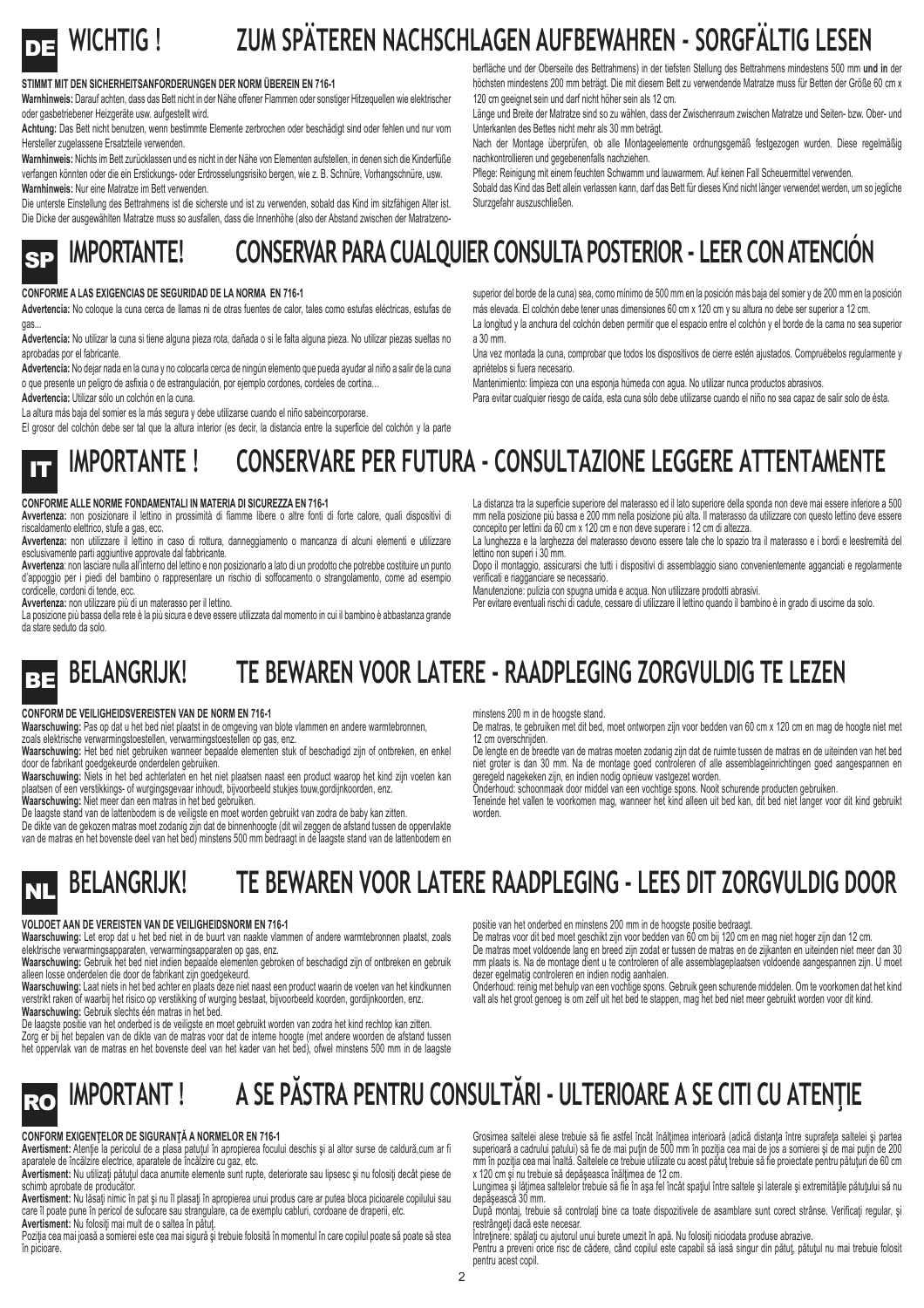